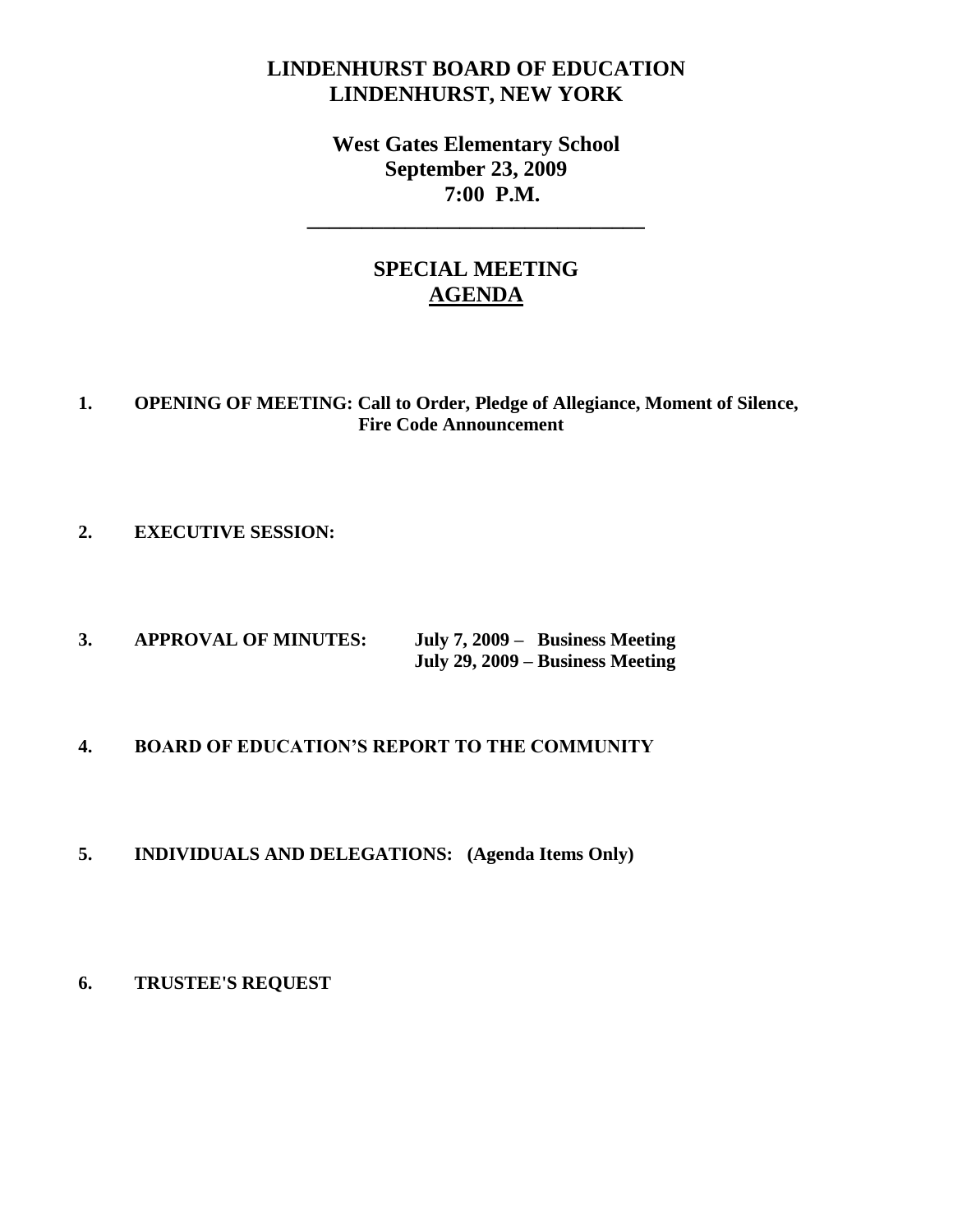### **7. SUPERINTENDENT'S RECOMMENDATIONS**

#### **a. Recommendation: FIELD TRIPS**

Recommended Action: Upon a motion made by \_\_\_\_\_\_\_\_\_\_\_\_\_\_\_\_\_\_\_, seconded by \_\_\_\_\_\_\_\_\_\_\_\_\_\_\_\_, the following resolution is offered

RESOLVED that the Board of Education, upon the recommendation of the Superintendent approves the following field trips:

| Thursday                    | October 8, 2009   |            | Approximately 25 $12th$ grade Physical Education students<br>to Nissequogue River. Students will be transported via<br>bus and canoe. |  |  |
|-----------------------------|-------------------|------------|---------------------------------------------------------------------------------------------------------------------------------------|--|--|
| Tuesday                     | November 24, 2009 |            | Approximately 40 9-12 Music student to NYC to see the<br>New York Philharmonic in concert, and Carmine's<br>Restaurant.               |  |  |
| Note: see enclosed          |                   |            |                                                                                                                                       |  |  |
| Vote on the motion:<br>Yes: |                   |            |                                                                                                                                       |  |  |
|                             |                   | No:        |                                                                                                                                       |  |  |
| Motion carried/defeated     |                   | Abstained: |                                                                                                                                       |  |  |

#### **b. Recommendation: CHIEF LABOR COUNSEL**

Recommended Action: Upon a motion made by \_\_\_\_\_\_\_\_\_\_\_\_\_\_\_\_\_\_\_, seconded by \_\_\_\_\_\_\_\_\_\_\_\_\_\_\_, the following resolution is offered

RESOLVED that the Board of Education, upon the recommendation of the Superintendent appoints the firm of Guercio & Guercio to serve at Chief Labor Counsel for the 2009-10 school year, at a retainer fee of \$38,000 and an hourly rate of \$215.00 per litigation.

Note: See enclosed

Vote on the motion: Yes:

No:

Abstained:

Motion carried/defeated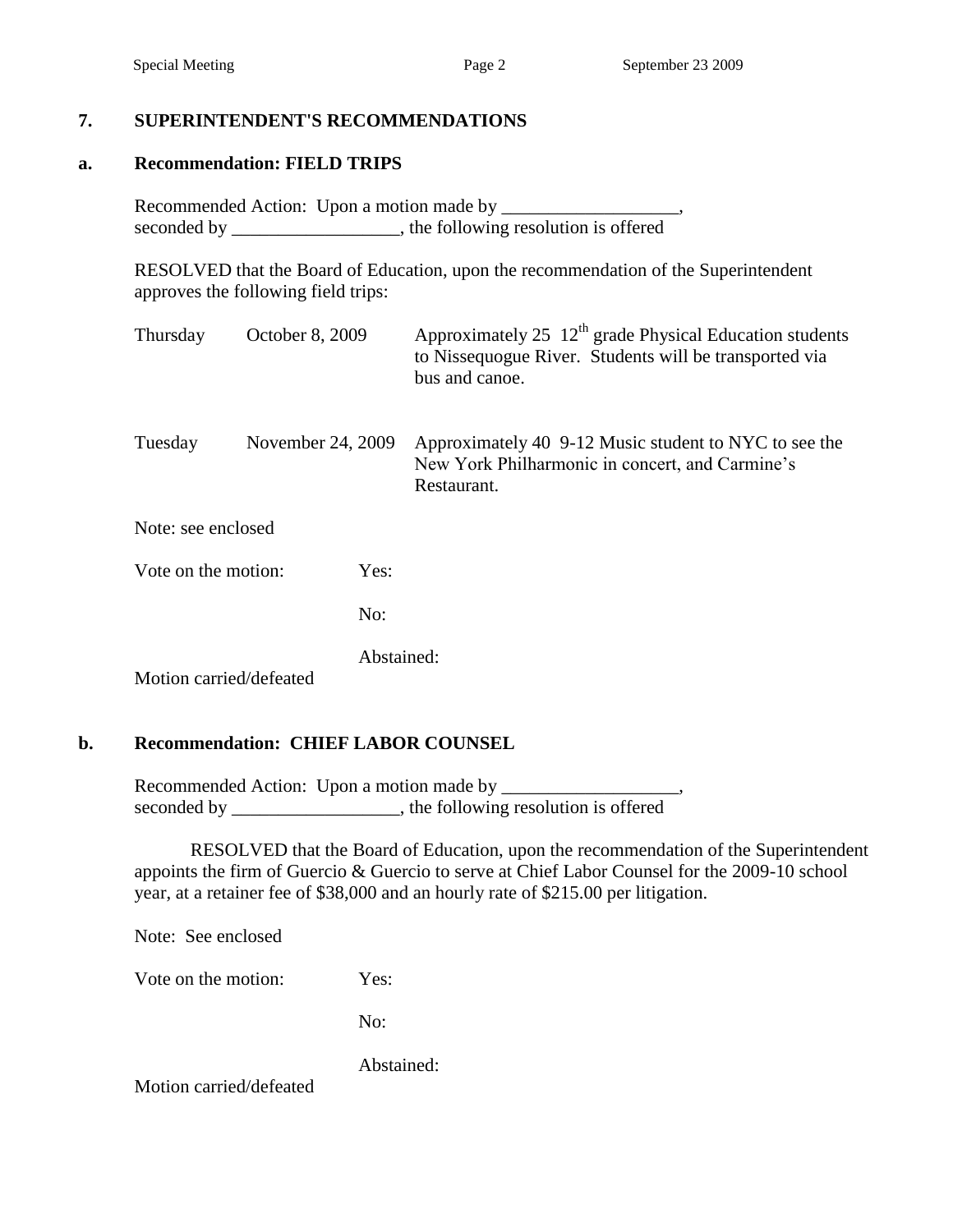Recommended Action: Upon a motion made by \_\_\_\_\_\_\_\_\_\_\_\_\_\_\_\_\_\_\_, seconded by \_\_\_\_\_\_\_\_\_\_\_\_\_\_\_\_, the following resolution is offered

RESOLVED that the Board of Education, upon the recommendation of the Superintendent

|              | <b>ALBANY</b> - 1 Headphone Set Labtec Elite 835<br>1 Headphone Set Labtec Elite 828                                  |
|--------------|-----------------------------------------------------------------------------------------------------------------------|
|              | 1 Sharp Listening Center w/headphones Serial #911004366<br>1 Califone Listening Center w/headphones Serial # JH371834 |
| RALL-        | Various books – See attached                                                                                          |
| ADMIN. -     | ID Polaroid 75 Printer Lind # 200059<br>1 Old Wooden Cabinet Lind # 6946                                              |
| See enclosed |                                                                                                                       |

Vote on the motion: Yes:

Note:

No:

Abstained:

Motion carried/defeated

### **d . Recommendation: MEMORANDUM OF AGREEMENT**

Recommended Action: Upon a motion made by \_\_\_\_\_\_\_\_\_\_\_\_\_\_\_\_\_\_\_, seconded by \_\_\_\_\_\_\_\_\_\_\_\_\_\_\_, the following resolution is offered

RESOLVED that the Board of Education, upon the recommendation of the Superintendent approves the Memorandum of Agreement between the Board of Education of the Lindenhurst Union Free School District and the Civil Service Employees' Association Inc., Lindenhurst Unit, Suffolk Local 1000, AFSCME, AGL-CIO (custodial employees).

Note: See enclosed

Vote on the motion: Yes:

No:

Abstained:

Motion carried/defeated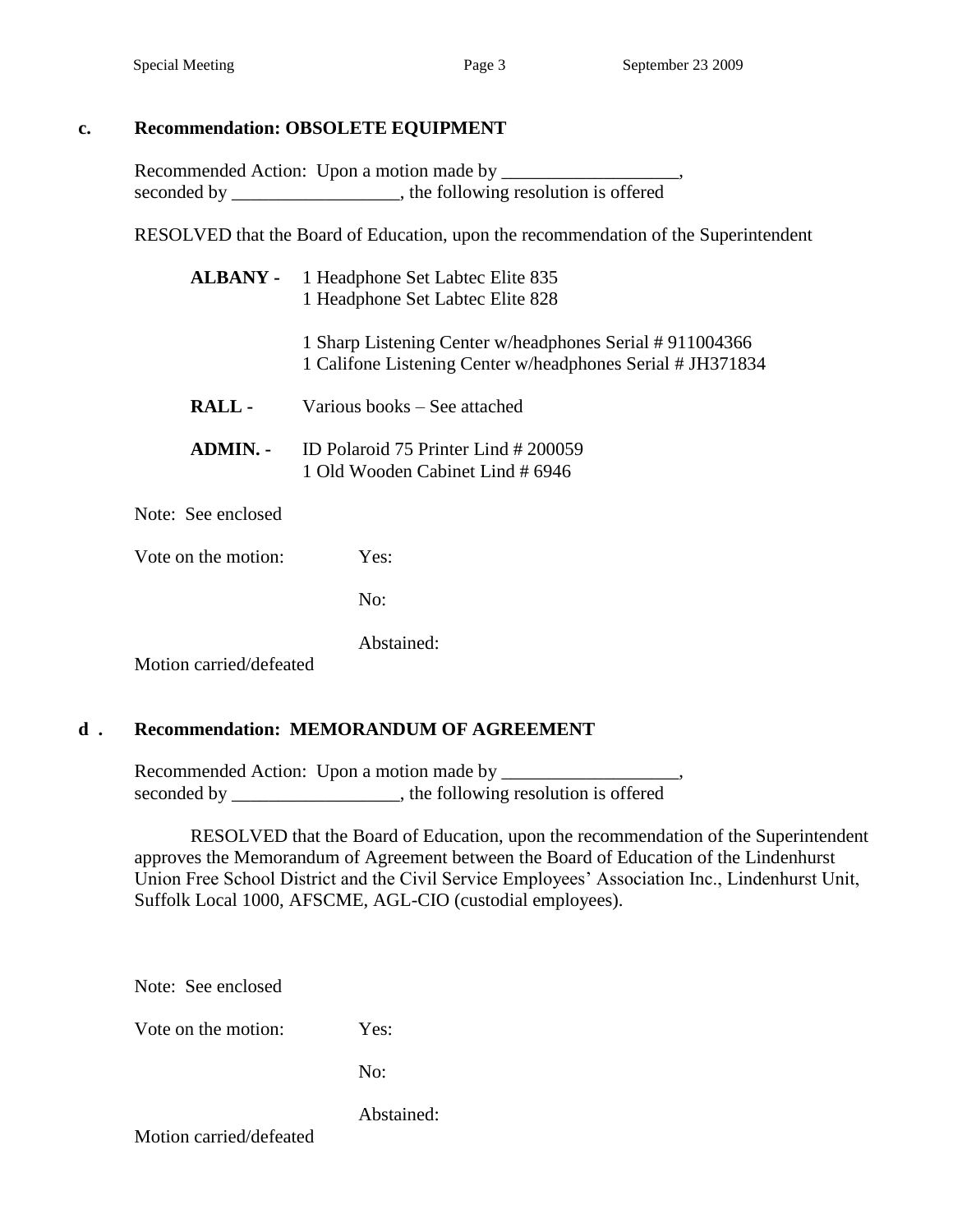## **e. Recommendation: FUND BALANCE**

Recommended Action: Upon a motion made by \_\_\_\_\_\_\_\_\_\_\_\_\_\_\_\_\_\_\_, Seconded by \_\_\_\_\_\_\_\_\_\_\_\_\_\_\_\_, the following resolution is offered

**BE IT RESOLVED** that the Board of Education, upon the recommendation of the Superintendent, pursuant to General Municipal Law 6-r and Education Law 3651, designates the 2008-2009 excess fund balance in the amount of \$1,200,000 to be applied to the Reserve for Workers' Compensation Fund.

**BE IT RESOLVED** that the Board of Education, upon the recommendation of the Superintendent, pursuant to General Municipal Law 6-r and Education Law 3651, designates the 2008-2009 excess fund balance in the amount of \$250,000 to be applied to the Reserve for Employee Benefits Accrued Liability Fund.

**BE IT RESOLVED** that the Board of Education, upon the recommendation of the Superintendent, pursuant to General Municipal Law 6-r and Education Law 3651, designates the 2008-2009 excess fund balance in the amount of \$11,690 to be applied to the Reserve for Unemployment Insurance Fund.

**BE IT RESOLVED** that the Board of Education, upon the recommendation of the Superintendent, pursuant to General Municipal Law 6-r and Education Law 3651, designates the 2008-2009 excess fund balance in the amount of \$2,000,000 to be applied to the Reserve for Retirement Contribution Fund.

Vote on the motion: Yes:

No:

Abstained:

Motion carried/defeated.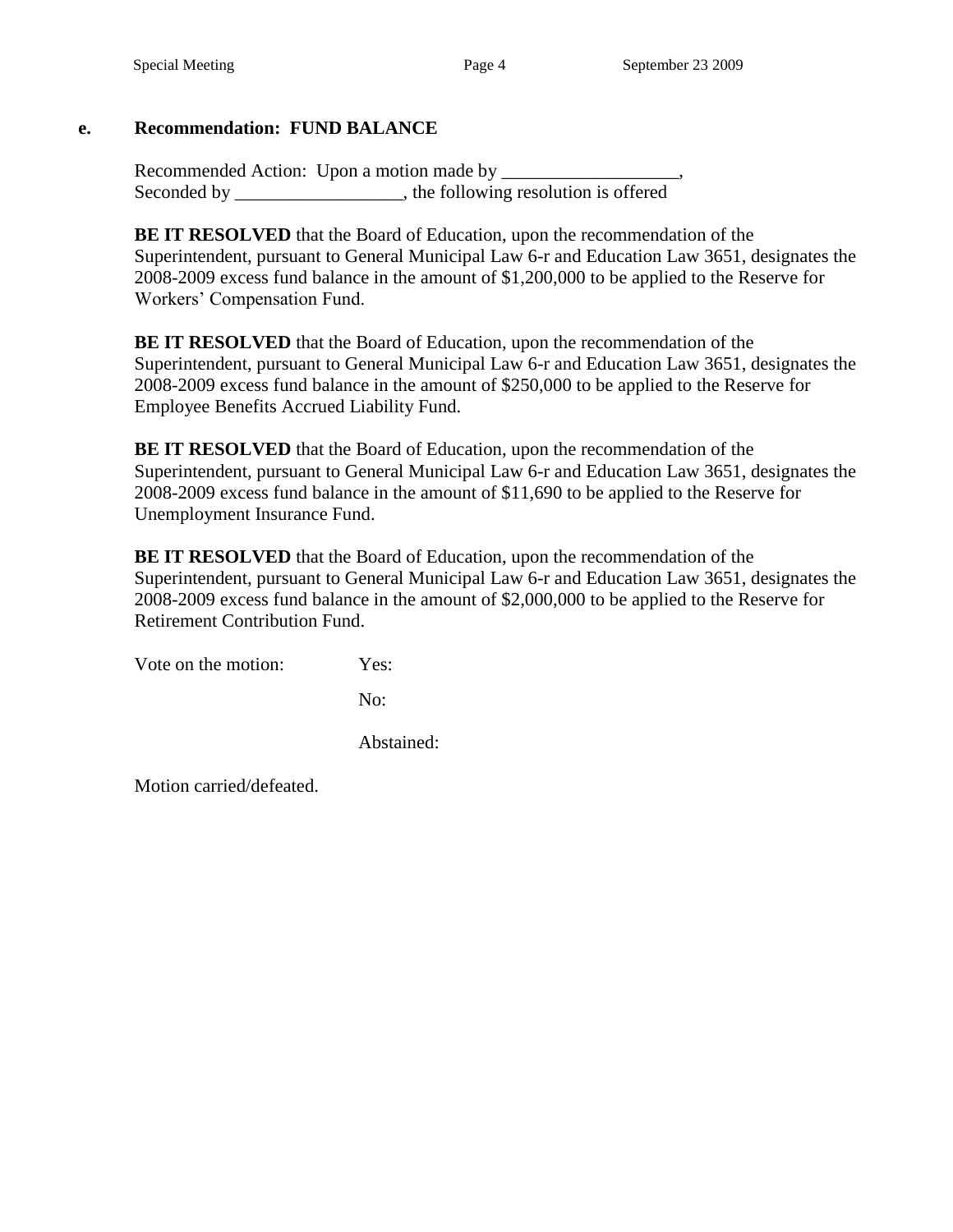# **8. SCHEDULES**

| Schedule | $A-1$  | No. 1 PE       | <b>Intramural Assignments</b>                                               |  |  |
|----------|--------|----------------|-----------------------------------------------------------------------------|--|--|
| Schedule | $A-1$  | No. 4-S        | <b>Athletic Supervision</b>                                                 |  |  |
| Schedule | $A-1$  | No. 6-C        | <b>Coaching Assignments</b>                                                 |  |  |
| Schedule | $A-2$  | No. 4          | Personnel, Instructional- Leave of Absence                                  |  |  |
| Schedule | $A-3$  | No. 17         | Personnel, Instructional Appointments                                       |  |  |
| Schedule | $A-3$  | No. 18         | Personnel, Instructional Appointments                                       |  |  |
| Schedule | $A-3$  | No. AE 6       | Personnel Instructional Appointments, Adult/<br><b>Continuing Education</b> |  |  |
| Schedule | $A-3$  | No. $AE7$      | Personnel Instructional Appointments, Adult/<br><b>Continuing Education</b> |  |  |
| Schedule | $AS-1$ | No. 3          | <b>Substitute Personnel Instructional</b><br>Resignations & Terminations    |  |  |
| Schedule | $AS-3$ | No. 5          | <b>Substitute Personnel Appointments</b>                                    |  |  |
| Schedule | $B-1$  | <b>No. PT4</b> | Non-Instructional Personnel – Resignations and/or<br>Terminations           |  |  |
| Schedule | $B-2$  | No. PT4        | Non-Instructional Personnel – Leave of Absence                              |  |  |
| Schedule | $B-3$  | No. 5          | <b>Non-Instructional Personnel Appointments</b>                             |  |  |
| Schedule | $B-3$  | No. PT4        | Non-Instructional Appointments – Part Time                                  |  |  |
| Schedule | $B-3$  | No. $S-5$      | Non-Instructional Appointments – Substitute<br>Personnel                    |  |  |
| Schedule | D      | No. 13         | <b>Pupil Personnel Services</b>                                             |  |  |
| Schedule | G      | No. 4          | Approval of RFP                                                             |  |  |
| Schedule | G      | No. 5          | Approval of RFP                                                             |  |  |
| Schedule | G      | No. 6          | Approval of RFP                                                             |  |  |
| Schedule | ST/I   | No. 2          | <b>Student Teachers/Interns/Observers</b>                                   |  |  |